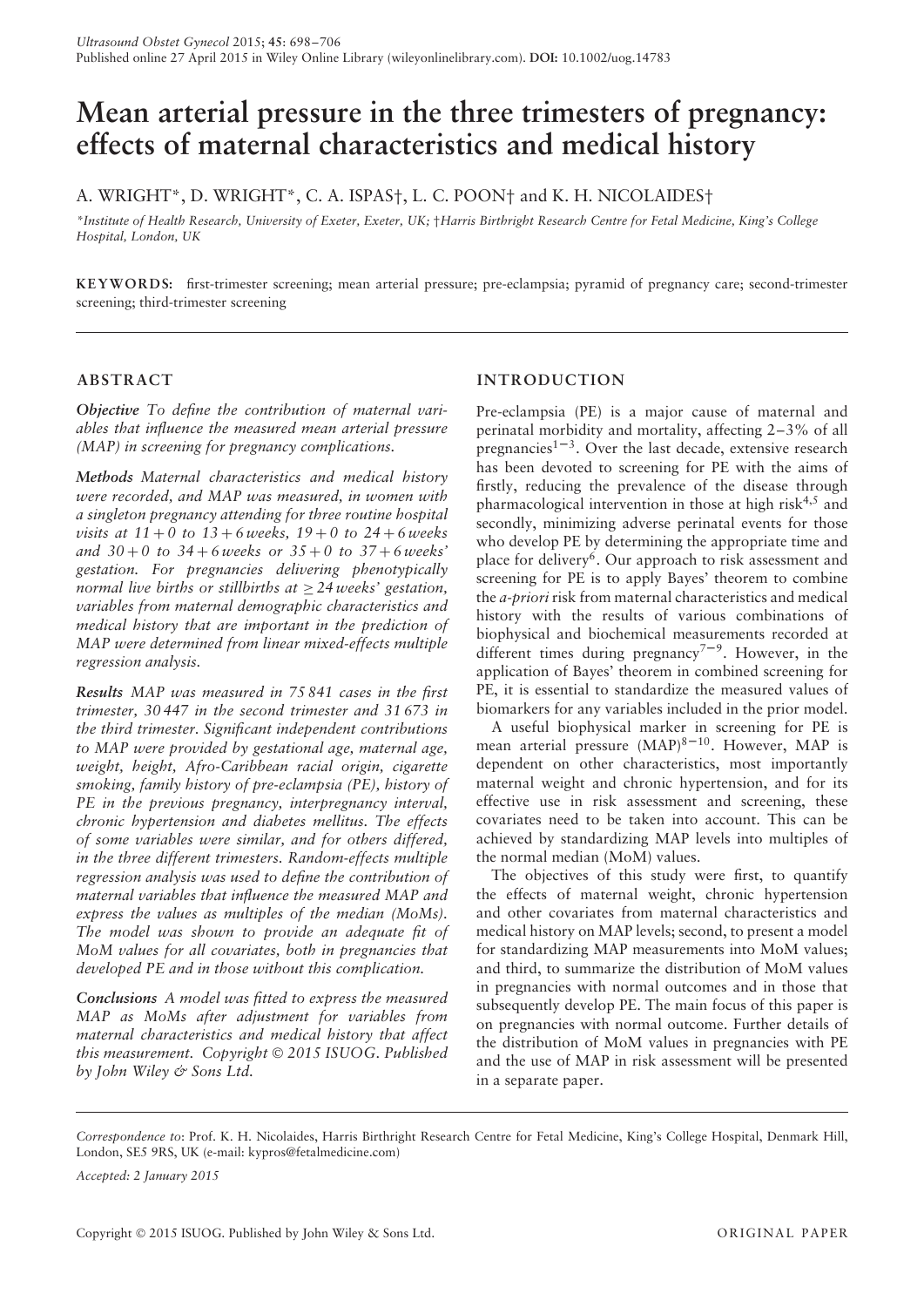## **METHODS**

#### **Study population**

The data for this study were derived from prospective screening for adverse obstetric outcomes in women attending for three routine hospital visits at King's College Hospital, University College London Hospital, and Medway Maritime Hospital, UK, between January 2006 and March 2014. In the first visit, at  $11+0$ to  $13 + 6$  weeks' gestation, maternal characteristics and medical history were recorded and combined screening for aneuploidies was performed<sup>11</sup>. The second visit, at  $19+0$ to  $24 + 6$  weeks, and third visit, initially at  $30 + 0$  to  $34 + 6$  weeks and subsequently at  $35 + 0$  to  $37 + 6$  weeks, included an ultrasound examination of the fetal anatomy and estimation of fetal size from the measurement of fetal head circumference, abdominal circumference and femur length. Gestational age was determined by measurement of the fetal crown–rump length (CRL) at 11–13 weeks or the fetal head circumference at  $19-24$  weeks<sup>12,13</sup>.

Written informed consent was obtained from the women agreeing to participate in this study on adverse pregnancy outcome, which was approved by the ethics committee of each participating hospital. The inclusion criteria were a singleton pregnancy delivering a phenotypically normal live birth or stillbirth at or after 24 weeks' gestation. We excluded pregnancies with aneuploidies or major fetal abnormalities and those ending in termination, miscarriage or fetal death before 24 weeks.

## **Patient characteristics**

Patient characteristics included maternal age, racial origin (Caucasian, Afro-Caribbean, South Asian, East Asian and mixed), method of conception (spontaneous/assisted conception requiring the use of ovulation drugs/*in-vitro* fertilization), cigarette smoking during pregnancy (yes/no), history of chronic hypertension (yes/no), history of pre-existing diabetes mellitus (yes/no), history of systemic lupus erythematosus (SLE) or antiphospholipid syndrome (APS), family history of PE in the mother of the patient (yes/no) and obstetric history including parity (parous/nulliparous if no previous pregnancies at or after 24 weeks), previous pregnancy with PE (yes/no), gestational age at delivery and birth weight of the neonate in the last pregnancy and interval in years between the birth of the last child and estimated date of conception of the current pregnancy. Maternal height was measured at the first visit and weight measured at each visit.

#### **Mean arterial pressure**

MAP was measured at each visit. Validated automated devices (3BTO-A2, Microlife, Taipei, Taiwan) were used, which were calibrated before, and at regular intervals during, the study. The recordings were made by doctors

who had received appropriate training in the use of these machines. During the procedure the women were in the sitting position, with their arms supported at the level of their heart, and a small (22-cm), normal (22–32-cm) or large (33–42-cm) adult cuff was used depending on the mid-arm circumference. After resting for 5 min, two recordings of blood pressure were made in both arms simultaneously and the final MAP was calculated as the average of all four measurements<sup>10</sup>.

#### **Outcome measures**

Data on pregnancy outcome were collected from the hospital maternity records or the general medical practitioners of the women. The obstetric records of all women with pre-existing or pregnancy-associated hypertension were examined to determine if the condition was chronic hypertension, PE or non-proteinuric gestational hypertension (GH).

The definitions of GH and PE were those of the International Society for the Study of Hypertension in Pregnancy<sup>14</sup>. GH was defined as systolic blood pressure ≥ 140 mmHg and/or diastolic blood pressure ≥ 90 mmHg on at least two occasions, 4 h apart, developing after 20 weeks' gestation in a previously normotensive woman. PE was defined as GH with proteinuria of 300 mg or more in 24 h or two readings of at least  $++$  on dipstick analysis of midstream or catheter urine specimens if no 24-h collection was available. PE superimposed on chronic hypertension was defined as significant proteinuria (as defined above) developing after 20 weeks' gestation in women with known chronic hypertension (history of hypertension before conception or the presence of hypertension at the booking visit before 20 weeks' gestation in the absence of trophoblastic disease). The birth-weight *Z*-score for the neonate in the last pregnancy was derived from our reference range of birth weights for gestational age at delivery<sup>15</sup>.

#### **Statistical analysis**

The effects of the following variables from maternal characteristics and medical history on MAP were examined: maternal age, weight, height and racial origin, history of chronic hypertension, diabetes mellitus Type 1 or 2, SLE or APS, parity, previous pregnancy with PE, gestational age at delivery and birth-weight *Z*-score of the neonate in the last pregnancy and the interpregnancy interval, method of conception, smoking during pregnancy and gestational age at the time of assessment7.

As part of an exploratory analysis, multiple linear regression models were fitted to  $log_{10}MAP$  within each trimester. Continuous variables were initially coded into groups and represented as factors to identify suitable parametric forms. Backward elimination was used to identify potentially important terms in the model by sequentially removing non-significant (*P >* 0.05) variables. Effect sizes were assessed relative to the error SD and a criterion of 0.1 SD was used to identify terms that had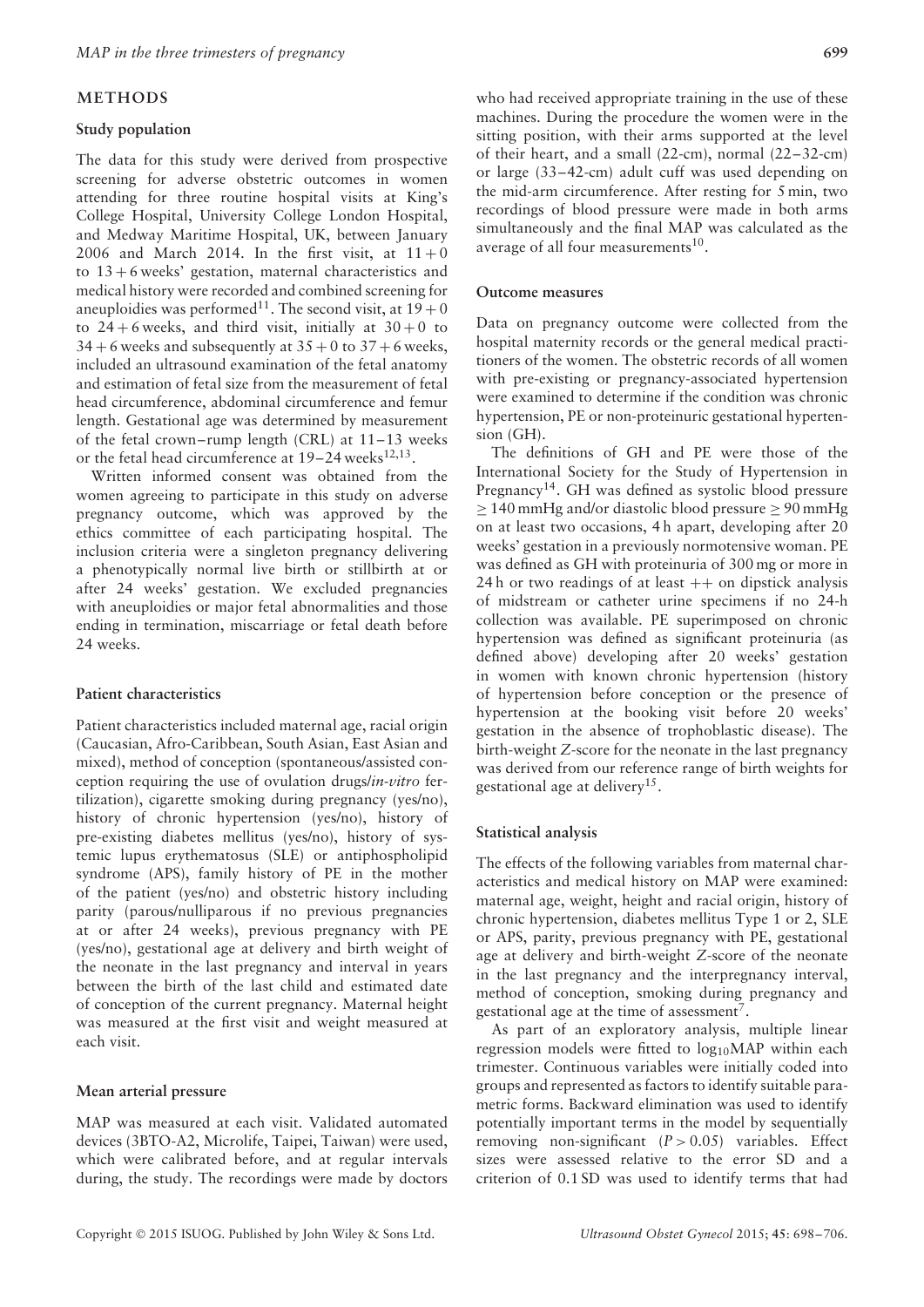little substantive impact in model predictions. Residual analysis was used to assess the adequacy of the model.

Graphical displays of the relationship between gestational age and MAP levels and the effects of maternal age, weight, height and other characteristics on MAP MoM values were produced for the final model. Having identified potential models for each trimester, a parsimonious model was selected to cover the data for the three trimesters combined. This model was fitted using a linear mixed model with random effects to represent the between-women random effects. A full analysis of residuals, including an investigation of interactions, was used to check the model fit and, on the basis of this model, refinements were made.

The statistical software package R (R Foundation for Statistical Computing, Vienna, Austria) was used for data analysis $16$ .

## **RESULTS**

## **Characteristics of the study population**

The maternal characteristics and medical history of the pregnancies that fulfilled the entry criteria are presented in Table 1. MAP was measured in 75 841 cases in the first trimester, 30 447 cases in the second trimester and 31 673 cases in the third trimester. In the first phase of the study, MAP was measured only at the first-trimester visit but this was subsequently extended to the second- and then the third-trimester visits. There were 19 253 MAP measurements in all three trimesters, 6269 measurements in the first and second trimesters, 6680 in the first and third trimesters, 2704 in the second and third trimesters, 43 639 in the first trimester only, 2221 in the second trimester only and 3036 in the third trimester only.

#### **Variables affecting MAP**

The variables with substantial effect on MAP were gestational age, maternal age, weight, height and racial origin, history of chronic hypertension, diabetes mellitus with a similar effect for Type 1 and Type 2 disease, a previous pregnancy with or without PE and smoking during pregnancy.

The effects of gestational age on median levels of MAP were different in the three trimesters (Figure 1). A smooth relationship across the three trimesters would have been more satisfactory from a theoretical perspective. However, the empirical data provided little support for

**Table 1** Maternal and pregnancy characteristics of women with singleton pregnancy attending for routine visits between January 2006 and March 2014, according to trimester of pregnancy

| Variable                                     | $11 + 0$ to $13 + 6$ weeks<br>$(n = 75841)$ | $19 + 0$ to $24 + 6$ weeks<br>$(n = 30447)$ | $30 + 0$ to $37 + 6$ weeks<br>$(n=31673)$ |  |
|----------------------------------------------|---------------------------------------------|---------------------------------------------|-------------------------------------------|--|
| Maternal age (years)                         | $31.4(27.0-35.1)$                           | $31.0(26.3 - 34.8)$                         | $31.2(26.7 - 35.0)$                       |  |
| Maternal weight (kg)                         | $66.0(58.9 - 76.0)$                         | $71.0(63.2 - 82.0)$                         | $76.0(68.0-86.2)$                         |  |
| Maternal height (cm)                         | $164(160-169)$                              | $164.4(160.0-168.9)$                        | $164.6(160.0-169.0)$                      |  |
| GA at examination (weeks)                    | $12.7(12.3-13.1)$                           | $22.1(21.4 - 22.6)$                         | $32.4(32.0-33.2)$                         |  |
| Racial origin                                |                                             |                                             |                                           |  |
| Caucasian                                    | 54 948 (72.5)                               | 20 261 (66.5)                               | 22 098 (69.8)                             |  |
| Afro-Caribbean                               | 12 626 (16.6)                               | 7327 (24.1)                                 | 6055(19.1)                                |  |
| South Asian                                  | 4232(5.6)                                   | 1348 (4.4)                                  | 1769(5.6)                                 |  |
| East Asian                                   | 2133(2.8)                                   | 680 (2.2)                                   | 959(3.0)                                  |  |
| Mixed                                        | 1902(2.5)                                   | 831 (2.7)                                   | 792(2.5)                                  |  |
| Medical history                              |                                             |                                             |                                           |  |
| Chronic hypertension                         | 994(1.3)                                    | 477(1.6)                                    | 396(1.3)                                  |  |
| Diabetes mellitus                            | 622(0.8)                                    | 289 (0.9)                                   | 305(1.0)                                  |  |
| SLE/APS                                      | 142(0.2)                                    | 48(0.2)                                     | 57(0.2)                                   |  |
| Cigarette smoker                             | 6890 (9.1)                                  | 3027(9.9)                                   | 2931 (9.3)                                |  |
| Family history of PE                         | 2922 (3.9)                                  | 1090(3.6)                                   | 925(2.9)                                  |  |
| Obstetric history                            |                                             |                                             |                                           |  |
| Nulliparous                                  | 37 648 (49.6)                               | 14 668 (48.2)                               | 15 715 (49.6)                             |  |
| Parous with no previous PE                   | 35 761 (47.2)                               | 14 751 (48.4)                               | 15 055 (47.5)                             |  |
| Parous with previous PE                      | 2432(3.2)                                   | 1028(3.4)                                   | 903(2.9)                                  |  |
| Interpregnancy interval (years)              | $2.9(1.9-4.8)$                              | $3.1(2.0-5.1)$                              | $3.0(2.0-4.9)$                            |  |
| GA at delivery of previous pregnancy (weeks) | $40(39-40)$                                 | $40(39-40)$                                 | $40(39-40)$                               |  |
| Birth weight of previous pregnancy (g)       | 3400 (3072-3726)                            | 3384 (3055-3710)                            | 3385 (3060-3710)                          |  |
| Mode of conception                           |                                             |                                             |                                           |  |
| Spontaneous                                  | 72 984 (96.2)                               | 29 476 (96.8)                               | 30 522 (96.4)                             |  |
| Ovulation induction                          | 977(1.3)                                    | 343(1.1)                                    | 327(1.0)                                  |  |
| <i>In-vitro</i> fertilization                | 1880 (2.5)                                  | 628(2.1)                                    | 824(2.6)                                  |  |
| Pregnancy outcome                            |                                             |                                             |                                           |  |
| <b>PE</b>                                    | 1805(2.4)                                   | 853(2.8)                                    | 669(2.1)                                  |  |
| No PE                                        | 74 036 (97.6)                               | 29 594 (97.2)                               | 31 004 (97.9)                             |  |

Data are given as median (interquartile range) or  $n$  (%). APS, antiphospholipid syndrome; GA, gestational age; PE, pre-eclampsia; SLE, systemic lupus erythematosus.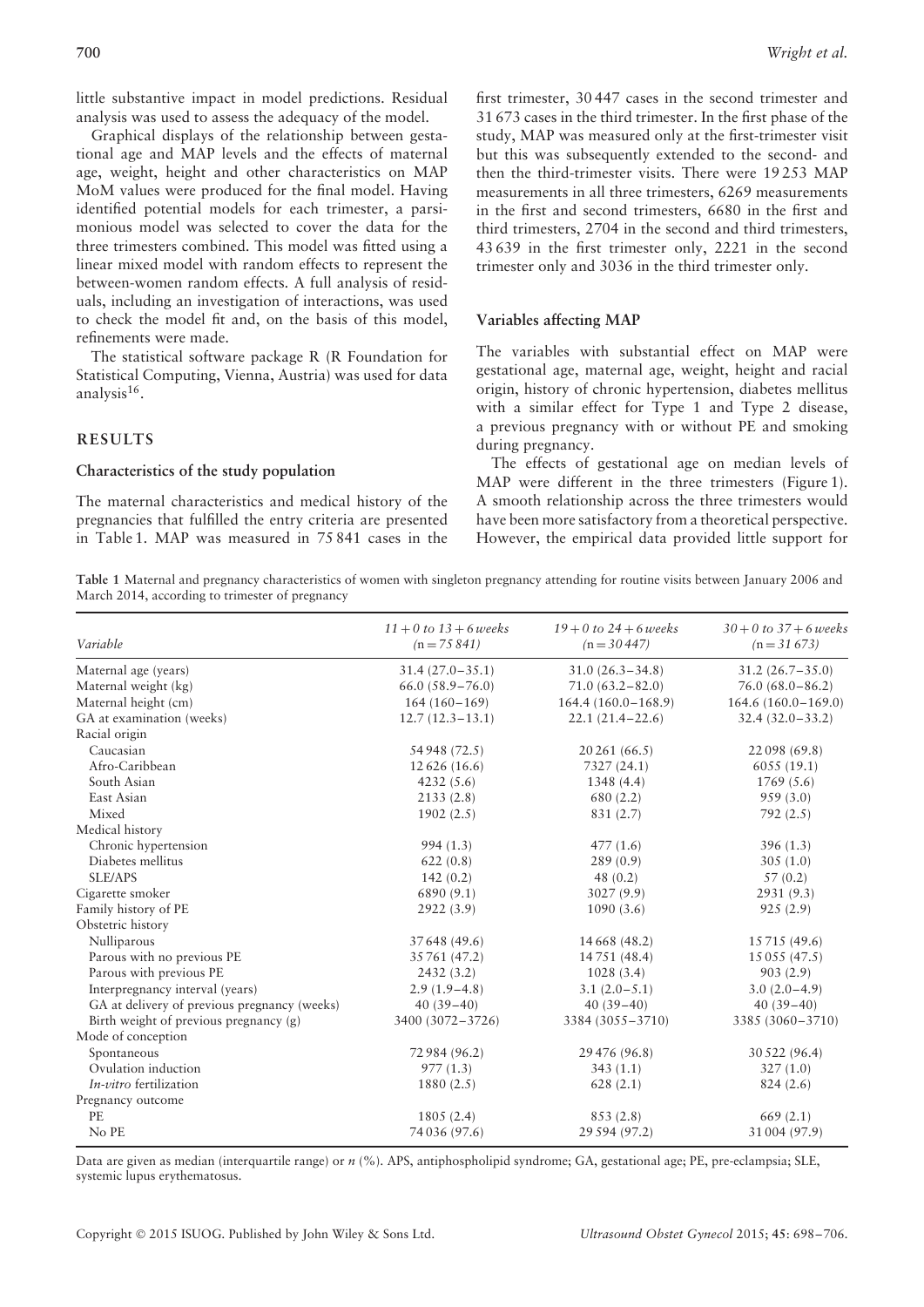

**Figure 1** Relationship between median (95% CI) levels of mean arterial pressure and gestational age across three trimesters of pregnancy in a large cohort of pregnant women.

such a relationship and, consequently, trimester-specific effects were fitted for the final model.

The distribution of MAP values by maternal-weight quartile and history of chronic hypertension in pregnancies unaffected by PE or GH and those that developed PE is

Multiple regression analysis was performed to identify significant independent contributions to the prediction of  $log_{10}$ MAP within each gestational age range of  $11+0$ to  $13 + 6$  weeks,  $19 + 0$  to  $24 + 6$  weeks and  $30 + 0$  to  $37 + 6$  weeks. Within each group there were significant contributions from most variables.

Family history of PE, PE in the previous pregnancy, history of chronic hypertension, diabetes mellitus and smoking were substantive contributors to MAP levels in all three trimesters, and their effect was similar across the three trimesters (Figure 3). Similarly, the relationships between maternal weight, height and interpregnancy interval and MAP showed no substantive differences across the three trimesters (Figure 4). For the sake of simplicity in the final model, we have assumed the effects of these variables to be independent of gestational age.

Afro-Caribbean racial origin showed a substantive effect on MAP that increased in magnitude with progression of the gestation, and this effect was modeled by a linear relationship on the log scale with gestation (Figure 3). There were no significant effects from South Asian and East Asian racial groups. Maternal age was a substantive contributor to MAP in the first but not in the second and third trimesters (Figure 4).



**Figure 2** Distribution of mean arterial pressure according to maternal-weight quartile and history of chronic hypertension in pregnancies that developed pre-eclampsia (PE) and in those unaffected by PE: pregnancies without chronic hypertension that did not develop PE  $(\square)$ ; pregnancies without chronic hypertension that did develop PE ( $\Box$ ); pregnancies with chronic hypertension that did not develop PE ( $\Box$ ); pregnancies with chronic hypertension that did develop PE ( ). Boxes and whiskers show median, interquartile range and range.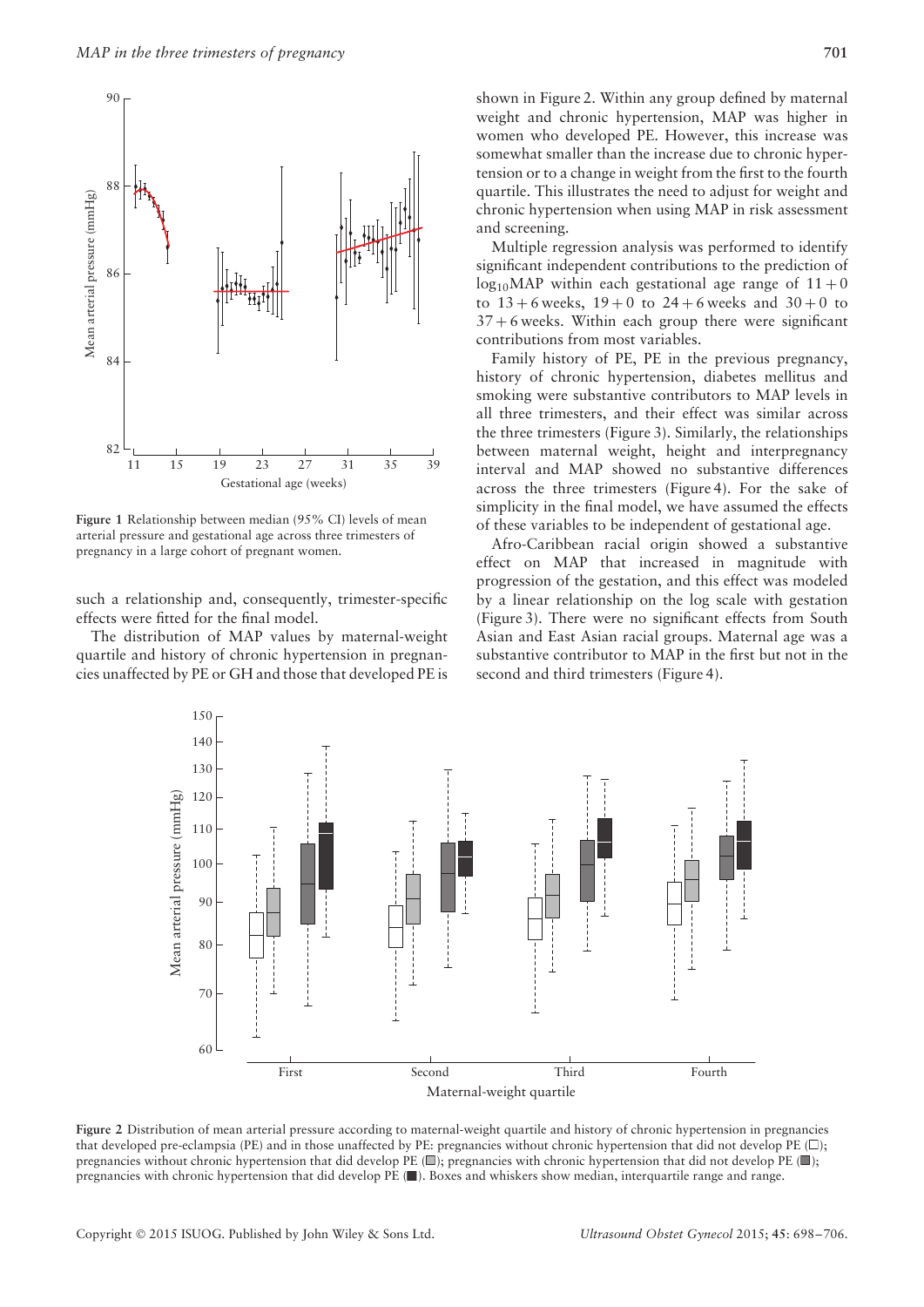



**Figure 3** Effects of pre-eclampsia (PE) in the previous pregnancy, family history of PE, smoking, Afro-Caribbean racial origin, maternal history of chronic hypertension and diabetes mellitus on median (95% CI) mean arterial pressure (MAP) plotted on the multiples of the median (MoM) scale after correcting for other factors. Fitted effect  $($ — $)$ , median MoM of 1.0  $($ — $)$  and median  $MoM \pm 0.1 SD$  (----) are shown. GA, gestational age.

or GH and those that developed PE. Figure 6 shows MoM diagnostics for racial origin, chronic hypertension, diabetes mellitus, method of conception and smoking in pregnancies unaffected by PE or GH and those that developed PE. In unaffected pregnancies, the model provided an adequate fit, with median MoM values falling well within 0.1 SD of 1 MoM. In the PE group the overall median MoM was 1.06. There were consistent increases over normal levels across the range of weights for both the chronic-hypertension and no-chronic-hypertension groups (Figure 5) and for different racial groups, those with and without chronic hypertension or diabetes mellitus, different methods of conception and smoking or non-smoking (Figure 6).

## **Final model for calculation of MAP MoM**

A linear mixed model, with random effects to represent between-women random effects, was fitted to the subset of variables that contributed substantively to the linear regression models (Table 2). Trimester effects were included, the first trimester being used as the reference. For relationships that were assumed to be constant, such as family history of PE and maternal weight, common effects were fitted. For relationships assumed not to be constant across the three trimesters, such as gestational age, trimester-specific effects were fitted.

Figure 5 shows MoM diagnostics for the two most important covariates, maternal weight and history of chronic hypertension, in pregnancies unaffected by PE

## **Distributional properties of MAP MoM values**

Figure 7 shows a Gaussian distribution of MAP-MoM values. The median and 5<sup>th</sup>, 10<sup>th</sup>, 90<sup>th</sup> and 95<sup>th</sup> percentiles were 1.00000 (95% CI, 0.99942–1.00054), 0.87635 (95% CI, 0.87557–0.87709), 0.90179 (95% CI, 0.90114–0.90246), 1.11182 (95% CI, 1.11093 –1.11268) and 1.14691 (95% CI, 1.14572–1.14812), respectively. Estimated SDs and correlations, with 95% CIs, are given in Tables 3 and 4, respectively. The SDs were very similar but decreased slightly with trimester. The correlations between  $log_{10}MAP$  MoM across trimesters were slightly stronger for the first and second trimesters, and second and third trimesters, than for the first and third trimesters.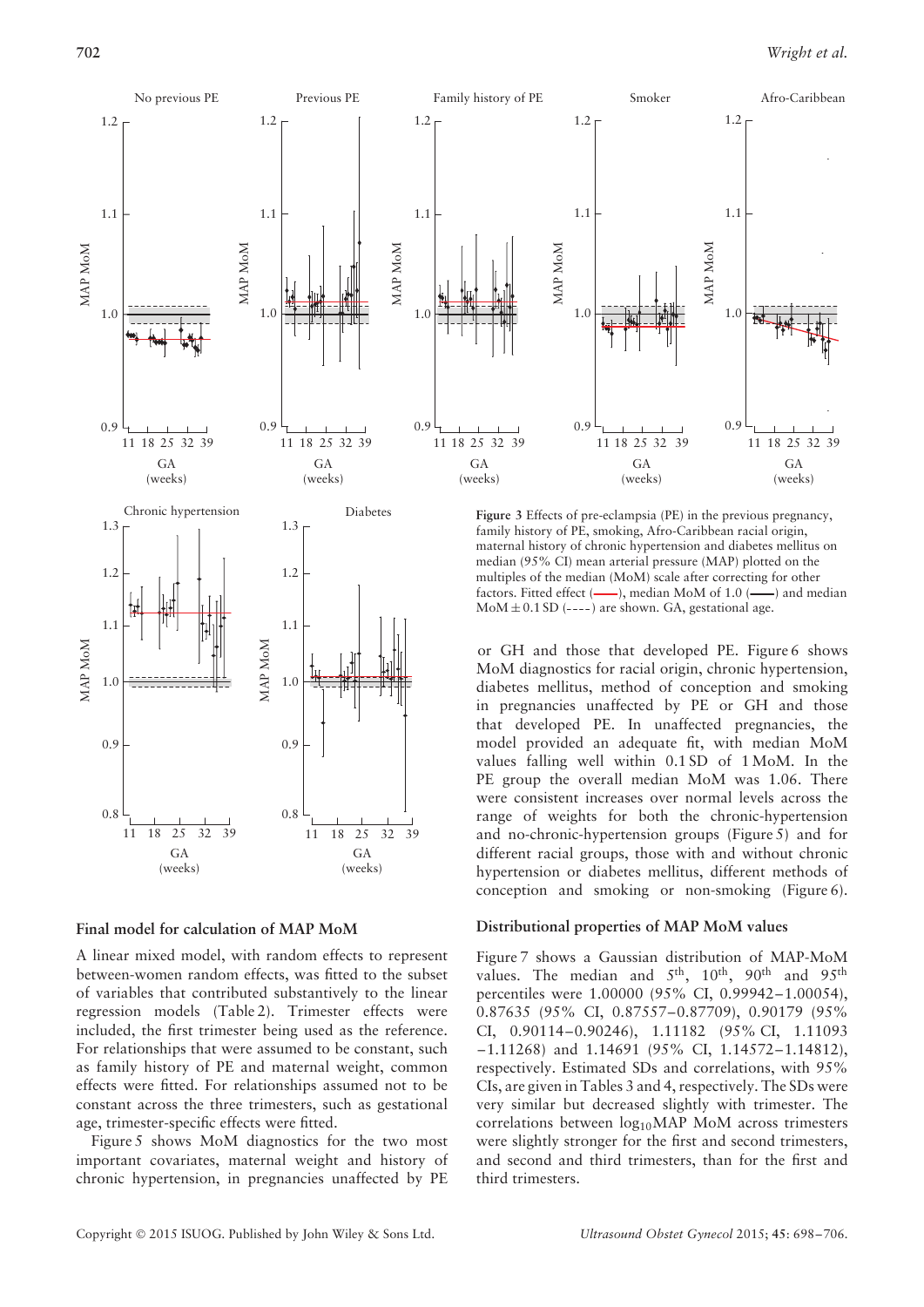

**Figure 4** Effects of maternal age (a), weight (b) and height (c) and interpregnancy interval (d) in parous women without previous pre-eclampsia (with 95% CIs) on mean arterial pressure (MAP) at 11 + 0 to 13 + 6 weeks' gestation (black), 19 + 0 to 24 + 6 weeks (blue) and  $30 + 0$  to  $37 + 6$  weeks (red). These effects are shown on the multiples of the median (MoM) scale after correcting for other factors. Median MoM of 1.0 ( $\longrightarrow$ ) and median MoM  $\pm$  0.1 SD (----) are shown.

## **DISCUSSION**

#### **Main findings of the study**

The findings of this study demonstrate that, in pregnancy, significant independent contributions to the measured MAP are provided by maternal characteristics and variables from medical history. MAP increases with maternal weight, age and interpregnancy interval, and decreases with height; it is higher in women with a personal or family history of PE and in those with chronic hypertension or diabetes mellitus and is lower in parous women with no previous PE, in smokers and in women of Afro-Caribbean racial origin. The effects of maternal weight and height, family history of PE, PE in the previous pregnancy, history of chronic hypertension and diabetes mellitus are similar across the three trimesters. The effect of Afro-Caribbean racial origin increases with increasing gestational age. Maternal age is a substantive contributor to MAP in the first but not in the second and third trimesters.

Random-effects multiple regression analysis was used to define the contribution of maternal variables that influence the measured MAP and express the values as MoMs. The model was shown to provide an adequate fit of MoM values for all covariates, both in pregnancies that developed PE and in those without this complication.

#### **Strengths and limitations of the study**

The strengths of this study are first, prospective examination of a large population of pregnant women attending



**Figure 5** Median mean arterial pressure multiples of the median (MoM) with 95% CIs derived from the model, according to maternal weight in women with and those without chronic hypertension, in pregnancies that developed pre-eclampsia (PE) and in those unaffected by PE. Median MoM of  $1.0$  ( $\longrightarrow$ ) and median  $M \Delta \Delta \pm 0.1$  SD (----) of women unaffected by PE and median MoM of 1.06 in women with PE  $($ — $)$  are indicated.

for routine care in three well-defined gestational-age ranges that are widely used for first-trimester screening for chromosomal defects and second- and third-trimester assessment of fetal anatomy, growth and wellbeing; second, use of a validated methodology and automated devices by trained doctors to measure MAP; and third, application of multiple regression analysis to define the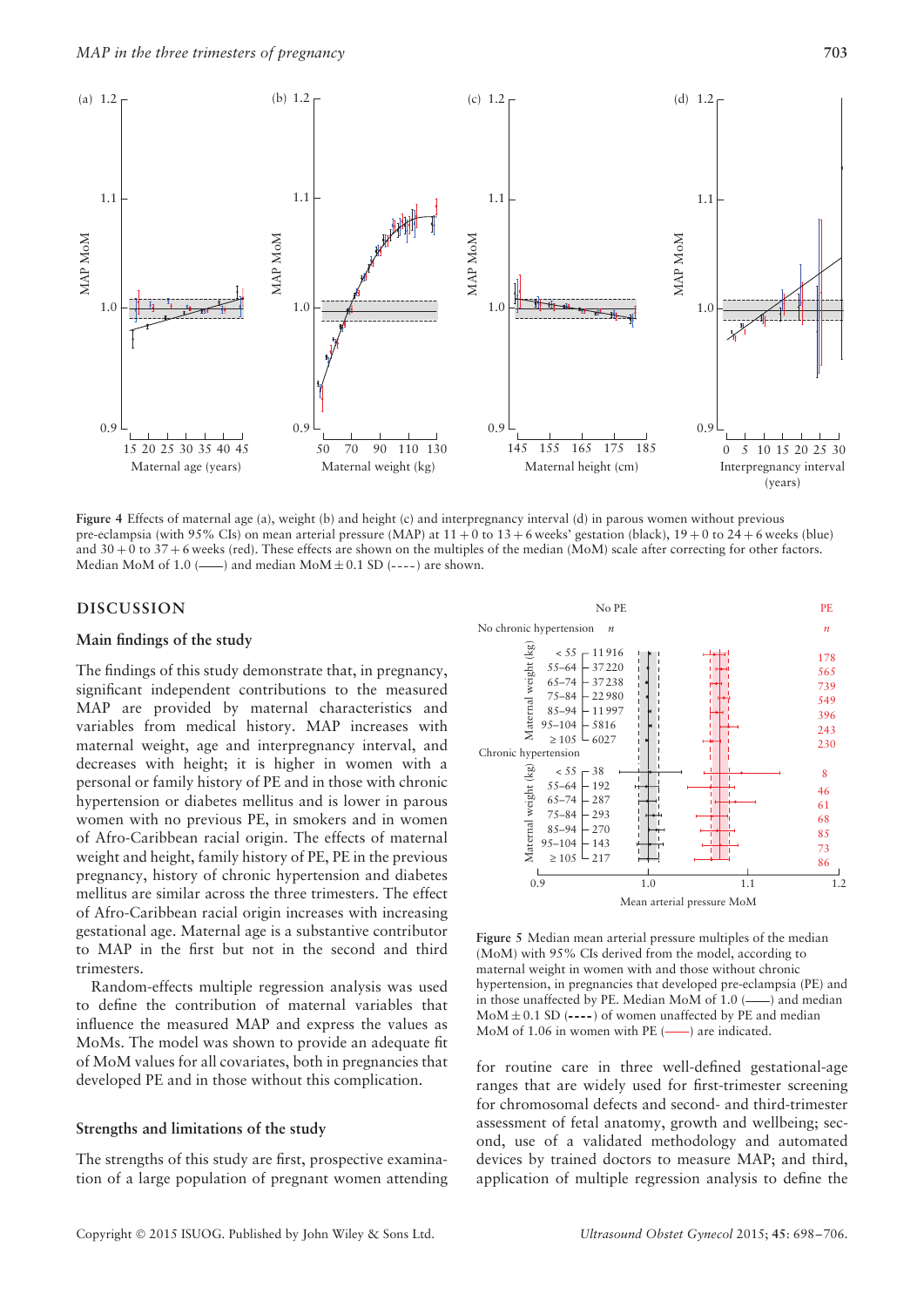| Term                                                            | Estimate       | 95% CI                           | <b>SE</b>   | P        |
|-----------------------------------------------------------------|----------------|----------------------------------|-------------|----------|
| Intercept                                                       | 1.943223919    | 1.941470582 to 1.944977257       | 0.000894560 | < 0.0001 |
| Trimester-dependent effects                                     |                |                                  |             |          |
| First trimester                                                 |                |                                  |             |          |
| Gestational age $(-77)^*$                                       | 0.000209037    | $-0.000075512$ to 0.000493585    | 0.000145178 | 0.0749   |
| (Gestational age $(-77)$ ) <sup>2*</sup>                        | $-0.000020452$ | $-0.000031880$ to $-0.000009023$ | 0.000005831 | 0.0002   |
| Age $(-35)$ <sup>+</sup>                                        | 0.000439271    | 0.000395501 to 0.000483040       | 0.000022331 | < 0.0001 |
| Second trimester                                                |                |                                  |             |          |
| Constant                                                        | $-0.011200472$ | $-0.012941379$ to $-0.009459566$ | 0.000888218 | < 0.0001 |
| Third trimester                                                 |                |                                  |             |          |
| Constant                                                        | $-0.014046569$ | $-0.020426847$ to $-0.007666291$ | 0.003255244 | < 0.0001 |
| Gestational age $(-77)^*$                                       | 0.000054294    |                                  | 0.000020516 | 0.0041   |
| Trimester-independent effects                                   |                |                                  |             |          |
| Weight                                                          |                |                                  |             |          |
| Weight $(-69)$ ‡                                                | 0.001193313    | 0.001172064 to 0.001214561       | 0.000010841 | < 0.0001 |
| (Weight $(-69)$ ) <sup>2‡</sup>                                 | $-0.000008823$ | $-0.000009377$ to $-0.000008269$ | 0.000000283 | < 0.0001 |
| Height                                                          |                |                                  |             |          |
| Height $(-164)$                                                 | $-0.000206306$ | $-0.000242022$ to $-0.000170589$ | 0.000018223 | < 0.0001 |
| Smoker                                                          | $-0.004523672$ | $-0.005299863$ to $-0.003747480$ | 0.000396016 | < 0.0001 |
| Racial origin                                                   |                |                                  |             |          |
| Afro-Caribbean                                                  | $-0.001191227$ | $-0.001919370$ to $-0.000463084$ | 0.000371501 | 0.0007   |
| Afro-Caribbean: gestational age (-77)*                          | $-0.000050679$ | $-0.000058070$ to $-0.000043287$ | 0.000003771 | < 0.0001 |
| Medical history                                                 |                |                                  |             |          |
| Chronic hypertension                                            | 0.051007216    | 0.048537789 to 0.053476643       | 0.001259912 | < 0.0001 |
| Chronic hypertension: weight $(-69)$ ‡                          | $-0.000421118$ | $-0.000517235$ to $-0.000325000$ | 0.000049040 | < 0.0001 |
| Diabetes mellitus                                               | 0.004445020    | 0.002036639 to 0.006853401       | 0.001228766 | 0.0001   |
| Family history of PE                                            | 0.005976240    | 0.004792272 to 0.007160208       | 0.000604065 | < 0.0001 |
| Obstetric history                                               |                |                                  |             |          |
| Parous with no previous PE:<br>intercept                        | $-0.009402127$ | $-0.010004956$ to $-0.008799299$ | 0.000307566 | < 0.0001 |
| Parous with no previous PE:<br>interpregnancy interval in years | 0.000744526    | 0.000641731 to 0.000847321       | 0.000052446 | < 0.0001 |
| Parous with previous PE                                         | 0.006091903    | 0.004783203 to 0.007400604       | 0.000667704 | < 0.0001 |

**Table 2** Final model for calculating multiples of the median values for mean arterial pressure taken during first, second and third trimesters in women with a singleton pregnancy attending for routine hospital visits

Continuous variables were centered by subtracting the mean from each measured value: \*77 from gestational age in days; †35 from maternal age in years; ‡69 from maternal weight in kg; §164 from maternal height in cm. PE, pre-eclampsia; SE, standard error.

contributions and interrelationships of maternal variables that influence measured MAP across the three trimesters of pregnancy.

An alternative to the use of data from three gestational-age ranges would have been a cross-sectional study with inclusion of each gestational week from the beginning to the end of pregnancy. Such an approach could have overcome the observed discontinuity in the relationships of MAP with gestational age and maternal age across the three trimesters, which necessitated the fitting of trimester-specific effects in the model. A plausible explanation for the observed discontinuity is the effect of errors in the estimation of gestational age and range restriction close to the lower and upper ends of the allowed measurement ranges. In particular, in the first trimester, gestational age is derived from fetal CRL, and the lower and upper allowed measurements of 45 mm and 84 mm correspond to  $11 + 0$  and  $13 + 6$  weeks' gestation. In reality, any given true gestational age is likely to have a distribution of CRL measurements that are truncated at the prespecified cut-offs of 45 mm and 84 mm. The combination of errors in variables and range restriction will distort the underlying relationship<sup>17</sup>.

# **Comparison with findings of previous studies**

Extensive studies in screening for trisomies have established that the measured concentrations of serum metabolites should be expressed as MoMs after adjustment for the maternal characteristics that affect the measurements in euploid pregnancies<sup>17,18</sup>. The same rationale should apply to the use of biophysical markers in screening for pregnancy complications. In previous smaller studies examining the potential value of MAP in screening for PE in the first, second or third trimesters, we used multiple regression analysis to express the measured MAP as MoMs after adjustment for variables affecting this measurement in pregnancies unaffected by PE or  $GH^{8,19,20}$ . In this expanded series of pregnancies in all three trimesters, we developed a model that incorporates variables with common effects across the trimesters and those with trimester-specific effects.

## **Implications for clinical practice**

The effective use of MAP in risk assessment and screening necessitates that variables from maternal characteristics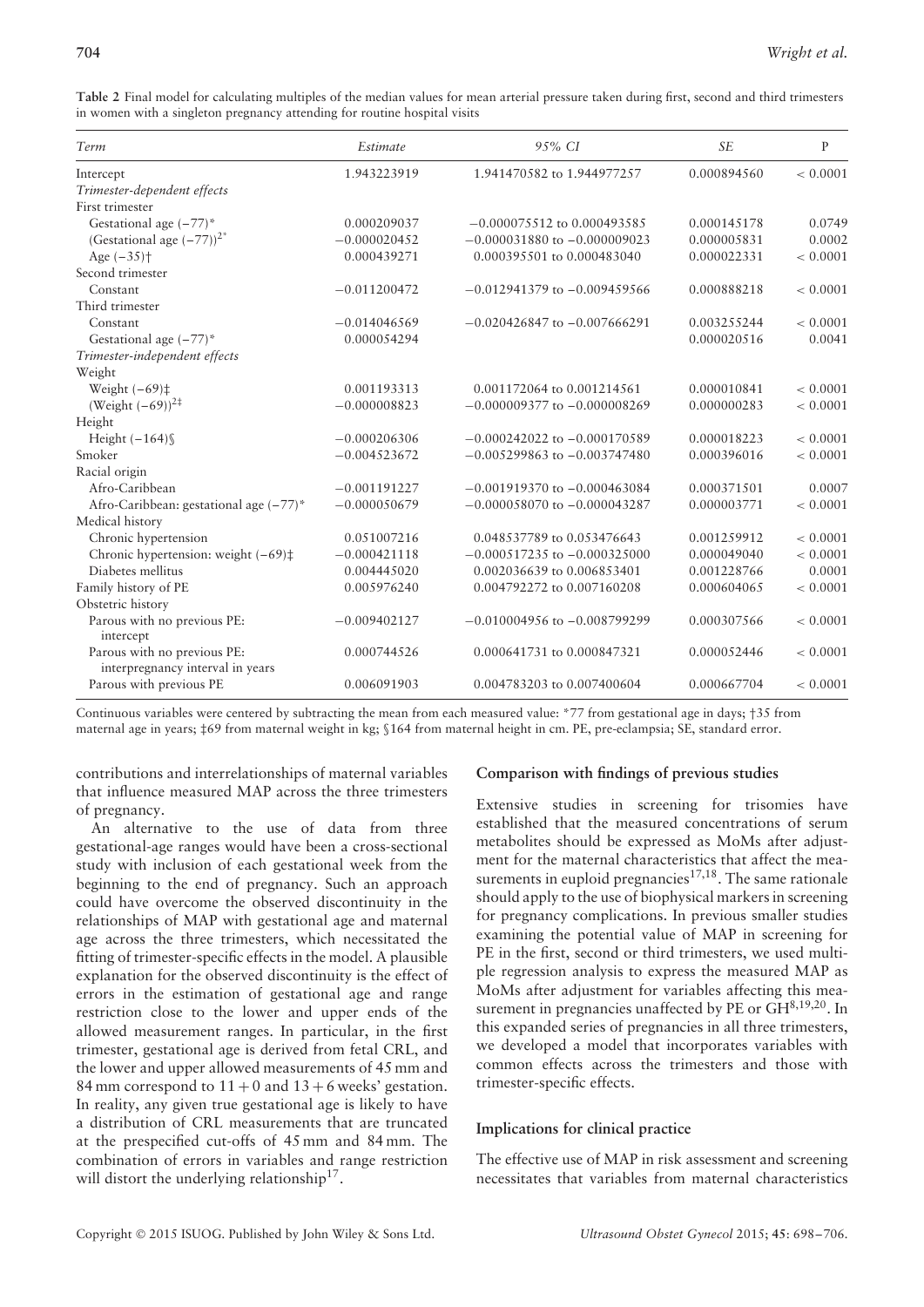

**Figure 6** Median mean arterial pressure multiples of the median (MoM) with 95% CIs derived from the model, according to racial origin, chronic hypertension, diabetes mellitus, method of conception and smoking in pregnancies that developed pre-eclampsia (PE) and in those unaffected by PE. Median MoM of 1.0 ( $\longrightarrow$ ) and median MoM $\pm$  0.1 SD (----) of women unaffected<br>by PE and median MoM of 1.06 in women with PE ( $\longrightarrow$ ) are by PE and median MoM of 1.06 in women with PE  $($ indicated.

Table 3 Standard deviations for log<sub>10</sub>mean arterial pressure multiples of the median values according to trimester of pregnancy

| Trimester | SD Estimate (95% CI)         |
|-----------|------------------------------|
| First     | $0.03720(0.03705 - 0.03735)$ |
| Second    | $0.03647(0.03633 - 0.03662)$ |
| Third     | $0.03493(0.03480 - 0.03507)$ |

and medical history that affect this measurement in normal pregnancy should be taken into account. To emphasize the need for standardizing into MoM values, consider a pregnancy at 12 weeks' gestation in a 35-year-old nulliparous Caucasian woman with a height of 164 cm without chronic hypertension. If the MAP is 100 mmHg and the maternal weight is 50 kg, the measurement is translated into a MoM value of 1.16, which is above the 95<sup>th</sup> percentile for normal pregnancies. For a woman with a weight of 120 kg, the same MAP corresponds to a MoM value of 1.00, which is on the 50th percentile for normal pregnancies. Consequently, for the same MAP, the risk for PE may be increased if the maternal weight is low or decreased if the weight is high.

In screening for PE by MAP in isolation, MAP would act as a proxy for other risk factors, including maternal weight and chronic hypertension, and in



**Figure 7** Gaussian distribution of mean arterial pressure (MAP) multiples of the median (MoM) values in a large cohort of pregnant women.

Table 4 Correlation of log<sub>10</sub>mean arterial pressure multiples of the median (MoM) values between the three trimesters of pregnancy

| Trimester | Second trimester      | Third trimester       |
|-----------|-----------------------|-----------------------|
| First     | 0.42155               | 0.39143               |
|           | $(0.40971 - 0.43324)$ | $(0.37925 - 0.40348)$ |
| Second    |                       | 0.39227               |
|           |                       | $(0.38009 - 0.40431)$ |
| Third     |                       |                       |

Values in parentheses are 95% CI.

such cases correction for these factors might well be counterproductive. However, our approach to risk assessment and screening is to use Bayes' theorem to combine information on maternal characteristics with that obtained from biomarkers. This involves a prior model incorporating the effect of maternal characteristics<sup>7</sup>. In this approach, the contribution of biomarkers such as MAP is the additional information they provide over that already captured in the prior model. To achieve this, the distribution of MAP should be specified conditionally on the variables included in the prior distribution, such as maternal weight and chronic hypertension, otherwise the contribution of these variables to risk assessment is overestimated.

### **ACKNOWLEDGMENTS**

This study was supported by a grant from The Fetal Medicine Foundation (Charity No: 1037116) and by the European Union 7th Framework Programme -FP7-HEALTH-2013-INNOVATION-2 (ASPRE Project # 601852).